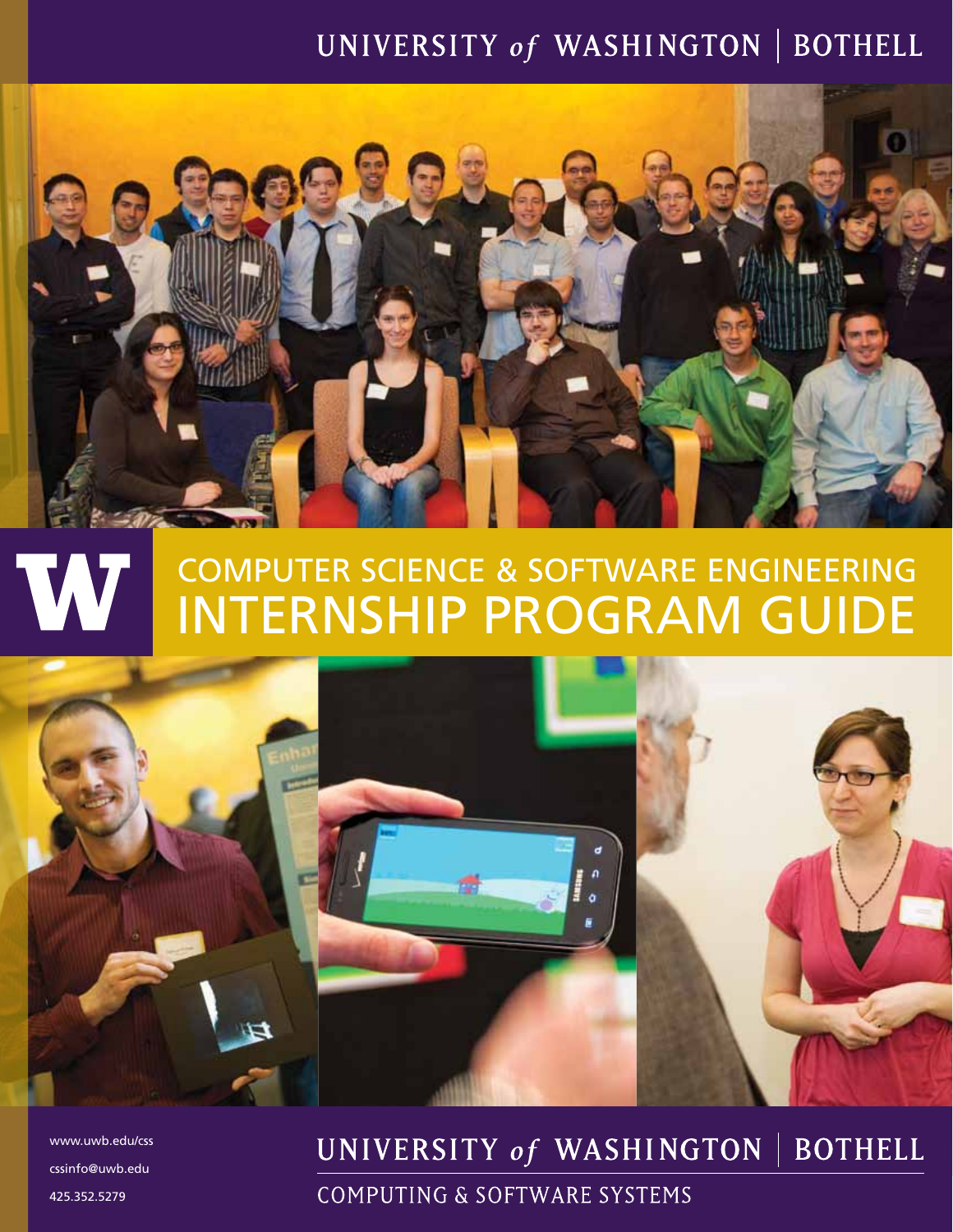### **cssE degree**

The Bachelor of Science in Computer Science and Software Engineering curriculum stresses computer programming and people centered software development processes. Our aim is to educate students who can contribute to the entire software development ecosystem, including programming, systems integration, test, design, requirements definition and analysis, project management, and technical communications.

Interns will have completed almost all of their coursework by the time their projects commence. Core courses cover elementary programming concepts; objectoriented design and development; data structures and algorithms; discrete mathematics; hardware and computer organization; operating systems; project management; software engineering; systems analysis and design; and technical writing. Students will also have taken several elective courses, which could include networks; databases; embedded systems; parallel and distributed systems; compilers; computer graphics; game design; scientific computing; digital signals and data analysis; humancomputer interaction; expert systems; computer vision; technology business concepts; or public policy, among many other topics.

# **cssE internship program**

One of the largest computer science degree programs in the Pacific Northwest, the Computer Science and Software Engineering Program at the University of Washington Bothell places great emphasis on providing students with a uniquely interdisciplinary educational experience. A key part of this experience is a capstone internship that requires students to integrate what they've learned during their studies in order to accomplish a substantial, realworld project.

Interns work for a total of at least 400 hours, typically over one or two 10-week quarters. Each student has a faculty advisor who will work with your organization and the student to ensure that the work satisfies UW Bothell academic standards for a capstone experience, and that it is completed as specified in our Cooperative Education Contract. The faculty member can also serve as a liaison with a mentor or supervisor in your organization, who will be requested to provide an evaluation of the student's work when the project is complete. As a part of his or her graduation requirement, each student will participate in one of our quarterly colloquia and present a summary of the project.



### **sponsor's requirements**

You will work with the CSSE Internship Coordinator to prepare an internship description that outlines the project(s) that are available in your organization for our students' participation. Internships may be either paid or unpaid, individual or team; what is important is that the scope of work provides students a substantive, immersive experience that draws upon multiple competencies that they have gained during their studies. It is possible for

students to work on projects that involve proprietary information as long as progress and performance can be shared with a faculty advisor and the general nature of those activities—and their relationships to UW Bothell CSS coursework and competencies—can be presented publicly at the CSSE colloquium.

Once project descriptions are made available to students, they will contact you directly. You are responsible for screening internship applications; the UW Bothell CSS Program cannot perform this function for you. You are, of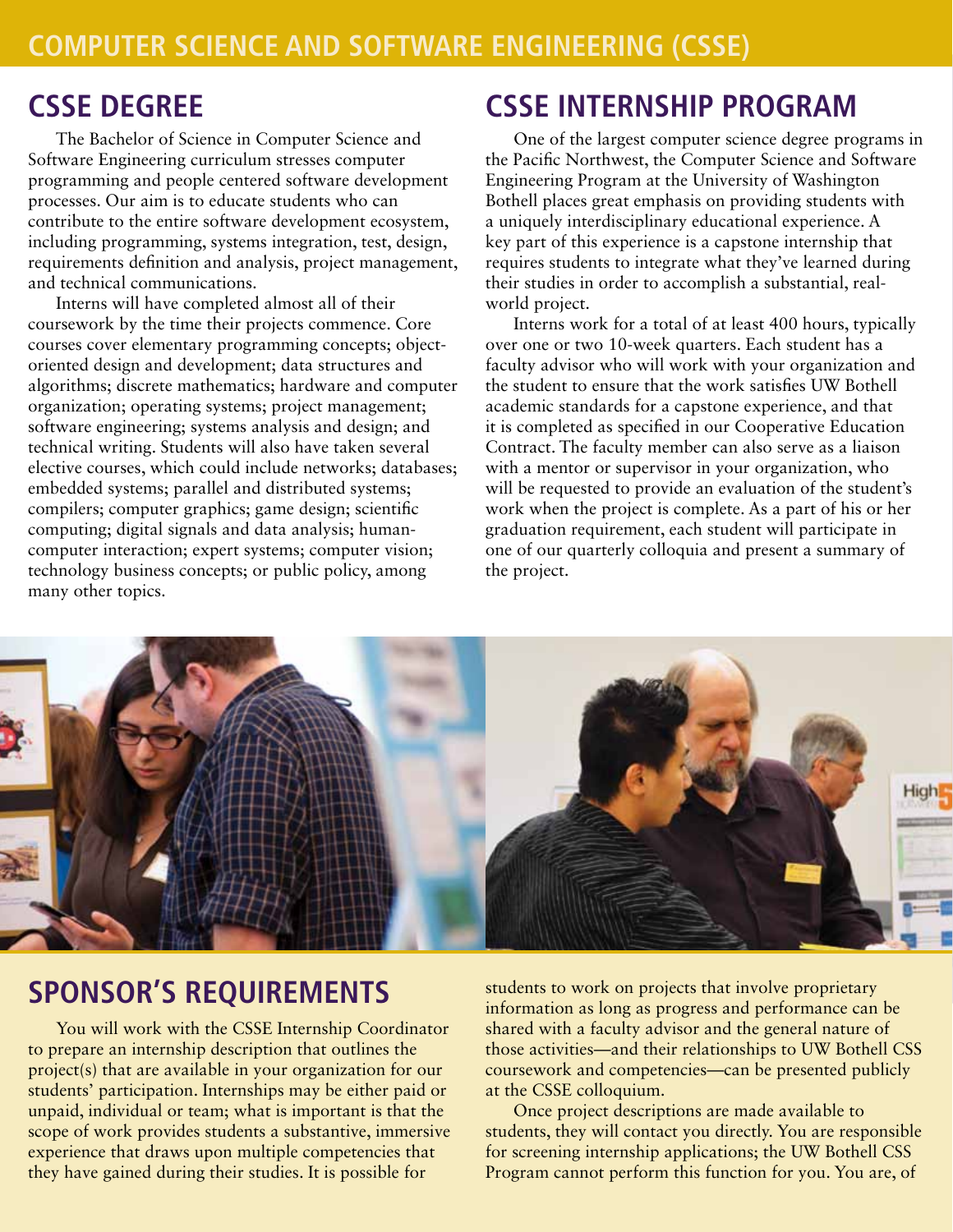# **student intern EXPERTISE**

Besides the specific topics and technical knowledge that students will bring to your project, you can also expect that they will be prepared to integrate what they have learned from multiple courses into their singular capstone experience. To help emphasize this integrative process, we have developed a system of cross-cutting competencies to define and describe our students' educational experience. These competencies are broken into two broad categories: foundational competencies that are found in every CSSE core course and technical competencies specific to software engineering and computer science that are developed across the set of individual courses.

#### Foundational Competencies

Foundational competencies span three areas:

- *• Analysis and problem-solving.* This area emphasizes the gathering information to support decisionmaking; solving problems efficiently; thinking through problem solutions in a systematic manner, ensuring that work done is of the highest quality; identifying novel, creative approaches to problem-solving; and demonstrating the ability to learn continuously as new challenges arise.
- *Interpersonal skills*. This area focuses on the fact that software and systems development almost always involves teams. We emphasize collaborative team building; effective leadership as a contribution to these teams; effective written and oral communications; and nimbleness in the face of changing, uncertain conditions.
- *Management skills.* Our graduates learn the importance of the process of developing software in ensuring high quality. This includes managing projects to keep them efficient and within time and budget constraints; administering projects' compliance with desired standards and reporting requirements; acting in anticipation of possible problems and opportunities to manage risk; and, overall, maintaining a careful focus on the user's needs.

#### Technical Competencies

Technical competencies address business, programming, and operational aspects of software systems:

- *• General business, social, and technical.* Students are expected to understand the business, mathematical, and social contexts in which software development takes place. This includes analyzing project cost; benefit and risks; evaluating alternative technologies; re-engineering business processes; understanding the mathematical theory underpinning computing applications; and writing the full range of documents associated with computing systems.
- *• Application programming.* We develop an appreciation of the extent of the full software development life cycle: requirements, design, testing, implementation, programming (both singly and in teams), and quality assurance. Core courses emphasize this full range, while electives focus on a variety of techniques for addressing each part.
- *Infrastructure/operations*. Students gain experience with the range of hardware, software, and professional development necessary for successful systems. They learn to integrate different technologies across multiple platforms; to take advantage of the interrelationships among hardware, software, and operating systems; to evaluate and troubleshoot system performance, to manage systems and networks; and to support developers and users in their understanding and use of computer hardware and software.

course, free to apply any recruitment procedure that you use in the normal course of employee hiring. Students are also responsible for identifying a faculty advisor (if you have an ongoing relationship with a CSS faculty member, please feel free to suggest that person) and completing a Cooperative Education Contract to your and their advisor's satisfaction. The Contract will require signatures from the student, a representative of your organization, and the faculty advisor.

During the project, the student will be responsible

for communicating their progress regularly with their faculty advisor. As the project nears completion, and the Colloquium approaches, the student may wish to consult with his or her mentor in your organization regarding the required poster and oral presentations. The student will also request an evaluation letter from the mentor to the faculty advisor. We hope that you can join us on the day of the Colloquium to see your intern's presentation, to experience the breadth of internship experiences, and to network with other sponsors and CSS faculty and staff.